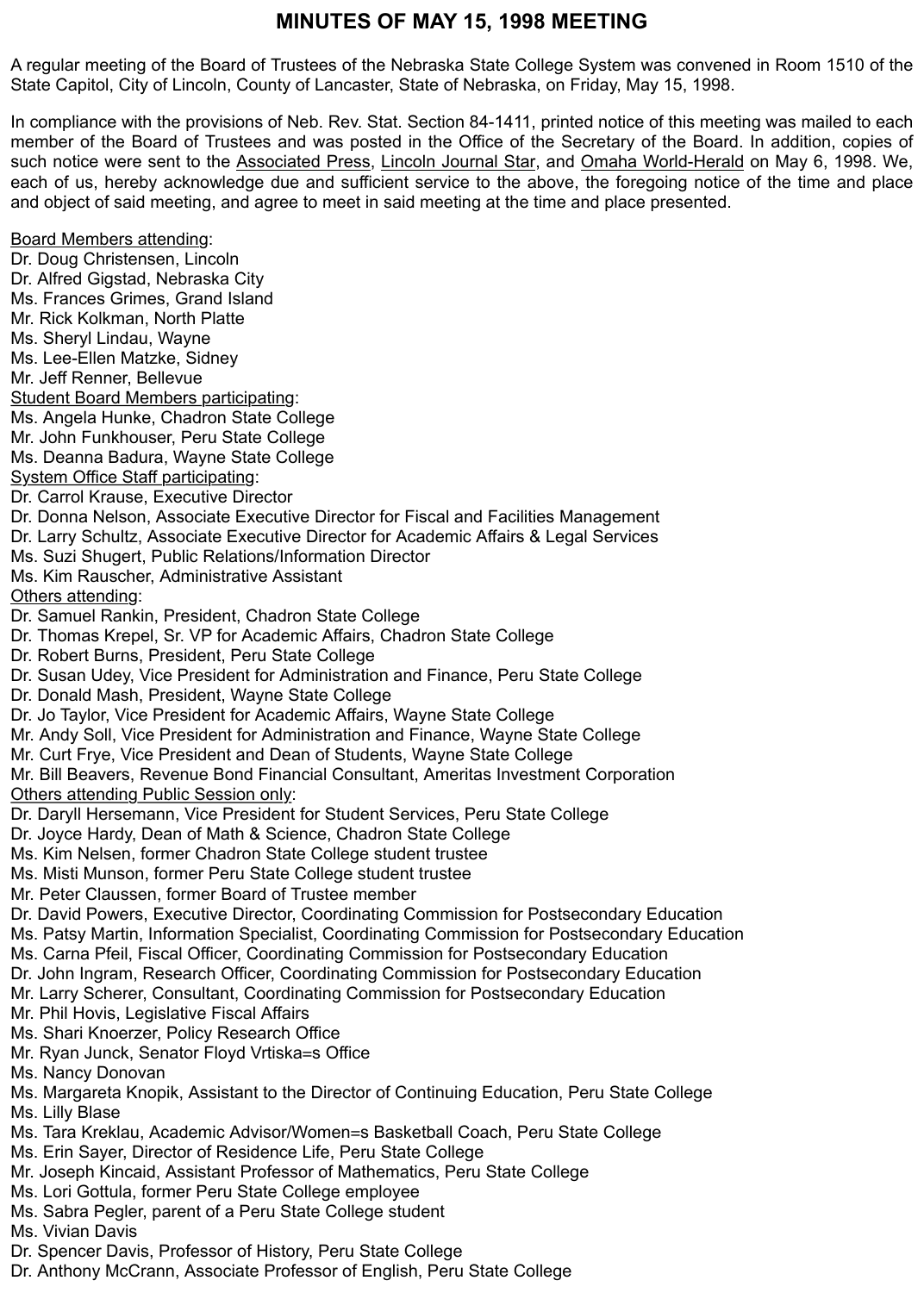Mr. Thomas Ediger, Professor of Music, Peru State College Dr. Charles (Chet) Harper, Professor of Speech/Theatre, Peru State College Mr. John Davis, Peru State College graduate Dr. William Snyder, Professor of Business, Peru State College Dr. Lester Russell, Professor Emeritus, Peru State College Ms. Pam Williams, Student Support Services Intervention Coordinator, Peru State College Press: Mr. Larry Peirce, Lincoln Journal-Star Ms. Jena Janovy, Omaha World-Herald Ms. Staci McKee, AP Lincoln Mr. Kevin O=Hanlon, AP Lincoln Mr. Bill Wolf, Auburn News Ms. Shiloh Woodman, KPTM TV Mr. Kevin Ridley, KOLN-KGIN TV Mr. Doug Walker, KOLN-KGIN TV

# **CALL TO ORDER**

The meeting was called to order at 8:40 a.m. A roll call was taken: Gigstad, Grimes, Kolkman, Lindau; and Funkhouser were present.

### **WORK SESSION**

The Physical Plant Subcommittee held a work session to hear presentations from each of the campuses on their capital construction project priorities.

### **RECESS -- TEACHING EXCELLENCE AWARD LUNCHEON**

Board members adjourned to attend the Teaching Excellence Award Luncheon honoring Dr. Patricia Cruzeiro, Associate Professor of Education, Chadron State College.

### **EXECUTIVE SESSION**

Ms. Matzke moved and Ms. Grimes seconded a motion to go into executive session at 1:30 p.m. for the purpose of discussing personnel and legal issues. Christensen, Gigstad, Grimes, Kolkman, Lindau, Matzke, and Renner voted aye. Motion carried.

Ms. Matzke moved and Dr. Christensen seconded a motion to go out of executive session at 2:45 p.m. Christensen, Gigstad, Grimes, Kolkman, Lindau, Matzke, and Renner voted aye. Motion carried.

#### **CALL TO ORDER**

Mr. Kolkman, Chair, called the public session to order at 2:55 p.m. A roll call was taken: Christensen, Gigstad, Grimes, Kolkman, Lindau, Matzke, Renner; Hunke, Funkhouser, and Badura were present.

### **APPROVAL OF THE AGENDA**

Dr. Christensen moved and Ms. Matzke seconded a motion to approve the agenda. Christensen, Gigstad, Grimes, Kolkman, Lindau, Matzke, Renner; Hunke, Funkhouser, and Badura voted aye. Motion carried.

### **PUBLIC COMMENTS**

Mr. Kolkman took a moment to welcome the three new student trustees for 1998-99. He challenged them to learn and share with the Board issues of interest to the students on the campuses.

Ms. Sabra Pegler, the parent of a Peru State College student, addressed the Board expressing her opposition to the proposed move of the college to Nebraska City.

Ms. Pam Williams, an alumni of Peru State College and current staff member, read the following statement into the record in support of Dr. Robert Burns that had been signed by 38 individuals:

*"We, the undersigned faculty and staff at Peru State College, disagree with the recent actions taken by a group of Peru State College faculty union members to destroy the administration of Dr. Robert Burns, President of Peru State College. We believe a campaign of misinformation and distortion of facts has been waged against Dr. Burns and his administration.*

*"We thank Dr. Burns for his eight years of leadership at our college. We applaud his dignity under pressure. We wish the very best in the future for Dr. Burns and his gracious wife, Pat. We celebrate the accomplishments at our college during his tenure, with Pat at his side. We recognize these accomplishments which include the following:*

*"Dr. Burns came to the college when it was around a million dollars in debt. The college was denied local credit and had to buy paint one gallon at a time. Under Dr. Burns' leadership the college is now on a sound financial basis. Proper financial procedures and guidelines are in place to govern and monitor college finances.*

*"Dr. Burns has, over the last six years, invested millions in college generated, non-tax money, to renovate and upgrade the college facilities, including new sidewalks, roofs, equipment to run the Physical Plant, and desks and equipment for offices.*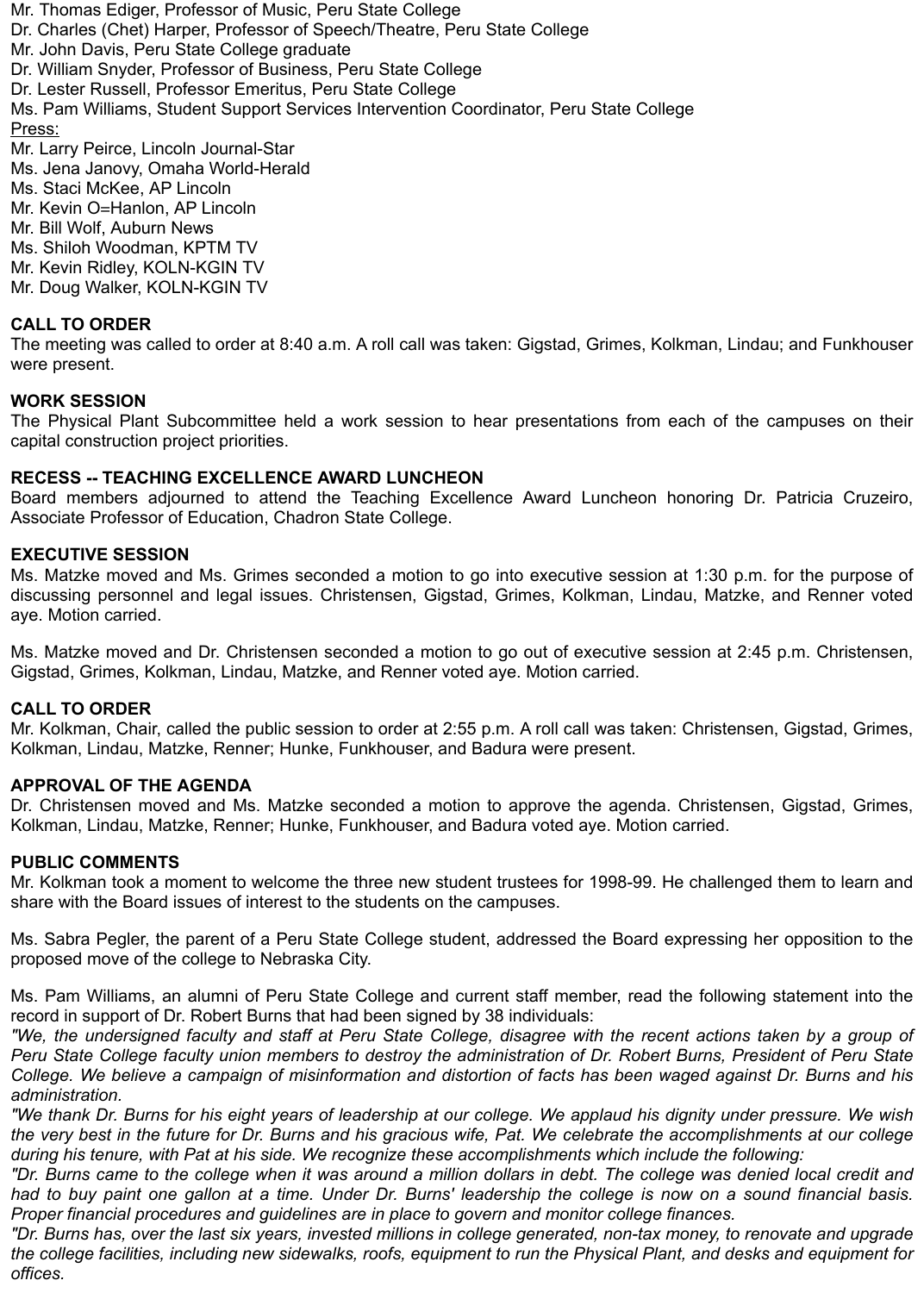*"Dr. Burns has kept technology up to date: new computers added to faculty and staff offices, computer labs brought up to date, and Internet and e-mail access for all.*

*"Dr. Burns promoted the information age for research in the library and across the campus with electronic full-text journal articles and world wide web resources.*

*"Dr. Burns expanded campus self-governance greatly by creating faculty, professional staff, and support staff senates.*

*"Dr. Burns introduced "special" programming by setting aside money to bring divergent groups to campus to promote multi-cultural awareness.*

*"Dr. Burns expanded classes at off-campus sites and distance education to enable non-traditional place-bound students to earn a college degree.*

*"Dr. Burns created new positions as part of the permanent budget. These were in support and professional staff areas, as well as building a strong faculty.*

*"Dr. Burns made the decisions necessary to bring the college from bankruptcy to the sound vibrant institution it is today.*

*"The undersigned wish to express our support and appreciation of Dr. Burns. Many faculty and staff have expressed agreement but feel they cannot sign a letter of support because of fear of retribution on campus and from the surrounding communities."*

Mr. John Davis, a recent graduate of Peru State College, spoke to the Board regarding the possible reassignment or termination of Dr. David Ainsworth, Vice President of Academic Affairs, and Dr. Robert Burns, President of Peru State College.

Mr. Joe Kincaid, Assistant Professor of Mathematics, Peru State College, expressed his concern regarding the replacement of trees removed on the campus and the flying of the American flag around the clock unless it has proper lighting.

## **APPROVAL OF MINUTES FROM THE APRIL 8, 1998 MEETING**

Ms. Matzke moved and Ms. Grimes seconded a motion to approve the minutes of the April 8 meeting. Christensen, Gigstad, Grimes, Kolkman, Lindau, Matzke, Renner; Hunke, Funkhouser, and Badura voted aye. Motion carried.

# **NEW BUSINESS** -- **CONSENT AGENDA**

**Personnel Recommendations** (attached to official minutes) **Grant Applications** CSC--Chadron Education Partnerships Funding Source: Corporation for Public Broadcasting/NCATE Amount Requested: \$4,412.00 Funding Period: 1/98 -12/98 This grant application is for funding for software training for pre-service students and public school teachers on the GIS software package.

CSC--NBDC 1998

Funding Source: US Small Business Administration through UNO subcontract

Amount Requested: \$51,000.00

Funding Period: 1/1/98 - 12/31/98

Grant will require State Matching Funds: \$10,000 for travel, supplies, consultants, graduate assistant and office expenses.

Grant will require In-Kind Funds: faculty release time, use of office space, use of telephone system and equipment Grant will fund 1.25 existing positions

This grant application is for funding for the continuation of the Nebraska Business Development Center at Chadron State College for 1998. Funding will provide for the Director and a full-time assistant=s salary and benefits, consulting fees, travel, supplies and other operational expenses. (Program has been in place at Chadron since 1977.)

WSC--Student Support Services (S.T.R.I.D.E.) Funding Source: US Department of Education Amount Requested: \$184,250 Funding Period: 10/1/98 - 9/30/99 Grant will include Indirect Cost Funds for the College's use Grant will fund 4.13 FTE existing positions This grant application is for funding to continue the STRIDE (Students Taking Responsibility in Development and Education) Office at Wayne State. The College has received an award for a project period of 5 years (10/1/97- 9/30/02), and this is an application for the funding for the second year of this project period.

## **Grant Awards**

CSC--Chadron Education Partnership Funding Source: Corporation for Public Broadcasting/NCATE Amount Awarded: \$4,412.00 Funding Period: 1/98 -12/98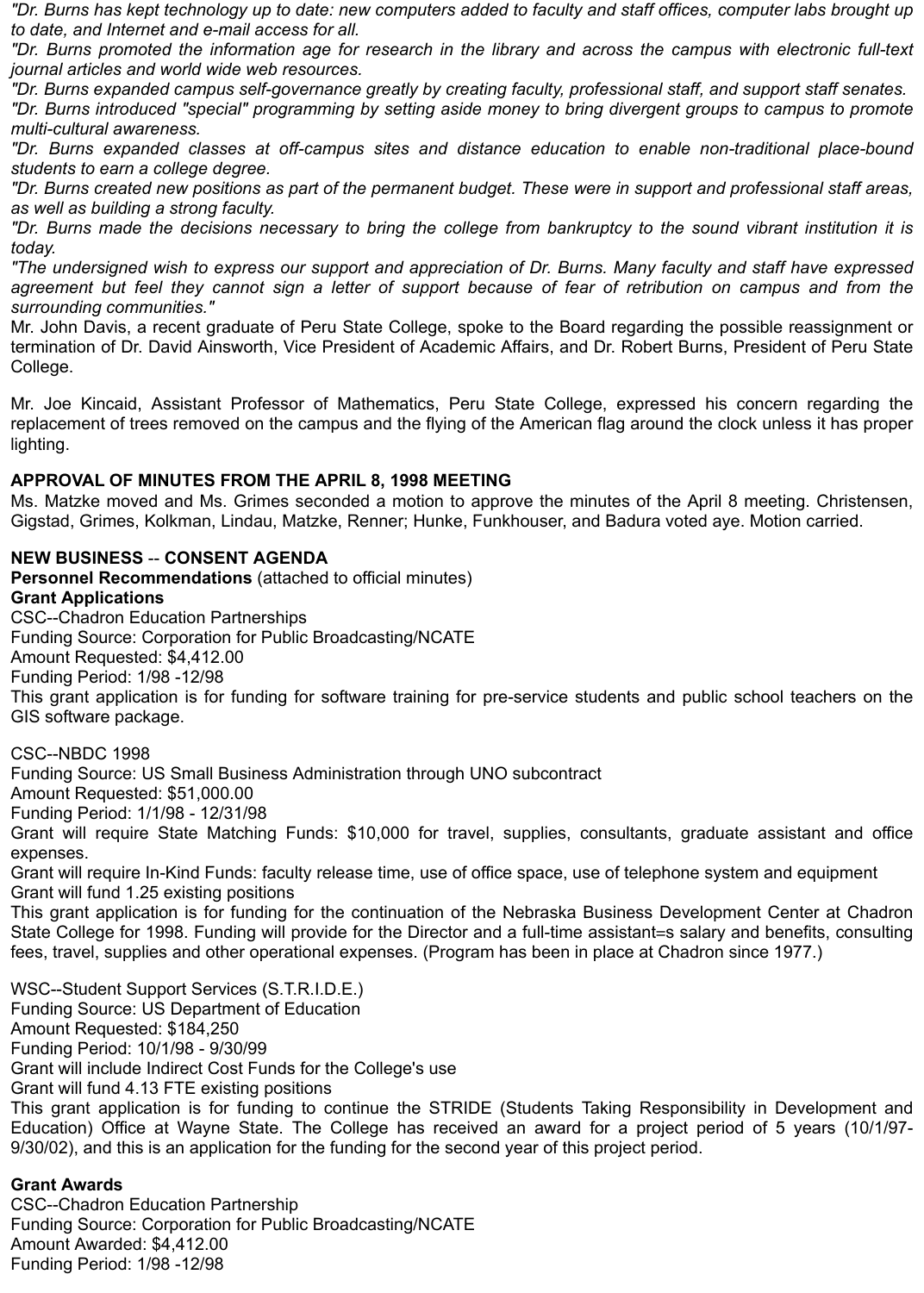This grant award will provide funding for software training for pre-service students and public school teachers on the GIS software package.

CSC--Wetland Education: Lake Pontchartrain

Funding Source: Lake Pontchartrain Basin Foundation

Amount Awarded: \$25,000.00

Funding Period: 3/1/98 - 11/30/98

Grant includes Indirect Cost Funds for the College's use: \$2,800 for sponsored program development.

Restrictions imposed by regulation on claiming indirect costs.

This grant award will provide funding for information and resources about wetlands and upland habitats from a geographic perspective through workshops and the Internet for Shall Beach and the Mississippi River Gulf Outlet, Lake Pontchartrain, Louisiana. The grant offers four workshops that provide basic ecological concepts, technological skills and methods of interpretation necessary for assessing wetland and upland habitat change. Workshops on cut channel and hurricane effects on wetlands using aerial photography, satellite imagery, wetland maps, and introduce traditional mapping technology into the classroom.

CSC--NBDC 1998

Funding Source: US Small Business Administration through UNO subcontract

Amount Awarded: \$51,000.00

Funding Period: 1/1/98 - 12/31/98

Grant will require State Matching Funds: \$10,000 for travel, supplies, consultants, graduate assistant and office expenses.

Grant will require In-Kind Funds: faculty release time, use of office space, use of telephone system and equipment Grant will fund 1.25 current positions

This grant award will provide funding for the continuation of the Nebraska Business Development Center at Chadron State College for 1998. Funding will provide for the Director and a full-time assistant's salary and benefits, consulting fees, travel, supplies and other operational expenses. (Program has been in place at Chadron since 1977.)

# **Contracts and Change Orders**

**Chadron State College**--Contracts **Location on Campus**: Armstrong Gymnasium Contracted Work: Bathroom repairs Contract Amount: \$42,190.00 Fund Source: Task Force for Building Renewal Contractor: Ainsworth-Benning Construction of Spearfish, SD Architect: Rex Peterson of Rushville, NE **Location on Campus**: Burkhiser Technology Complex Contracted Work: Entrance repairs Contract Amount: \$32,360.00 Fund Source: Task Force for Building Renewal Contractor: Ainsworth-Benning Construction of Spearfish, SD Architect: Rex Peterson of Rushville, NE Chadron State College--Change Order **Location on Campus:** Stadium Concession/Washroom Building Number & Description: CO1--Modifications to electrical service Change Order Amount: \$2,038.00 Fund Source: Chadron State College Foundation Contractor: Woodland Construction of Chadron, NE Architect: Rex Peterson of Rushville, NE

**Wayne State College**--Contracts **Location on Campus**: Parking Lot 10 Contracted Work: Professional Services for parking lot expansion Contract Amount: \$8,957.00 Fund Source: Contingency Maintenance Contractor: Olsson Associates of Lincoln, NE **Location on Campus:** Rice Auditorium Contracted Work: Professional Services for parking lot expansion Contract Amount: \$8,587.00 Fund Source: Contingency Maintenance Contractor: Olsson Associates of Lincoln, NE **Location on Campus:** US Conn Library Contracted Work: Equipment and installation for ITV Distance Learning Classroom Contract Amount: \$32,487.00 Fund Source: NEB\*SAT Appropriation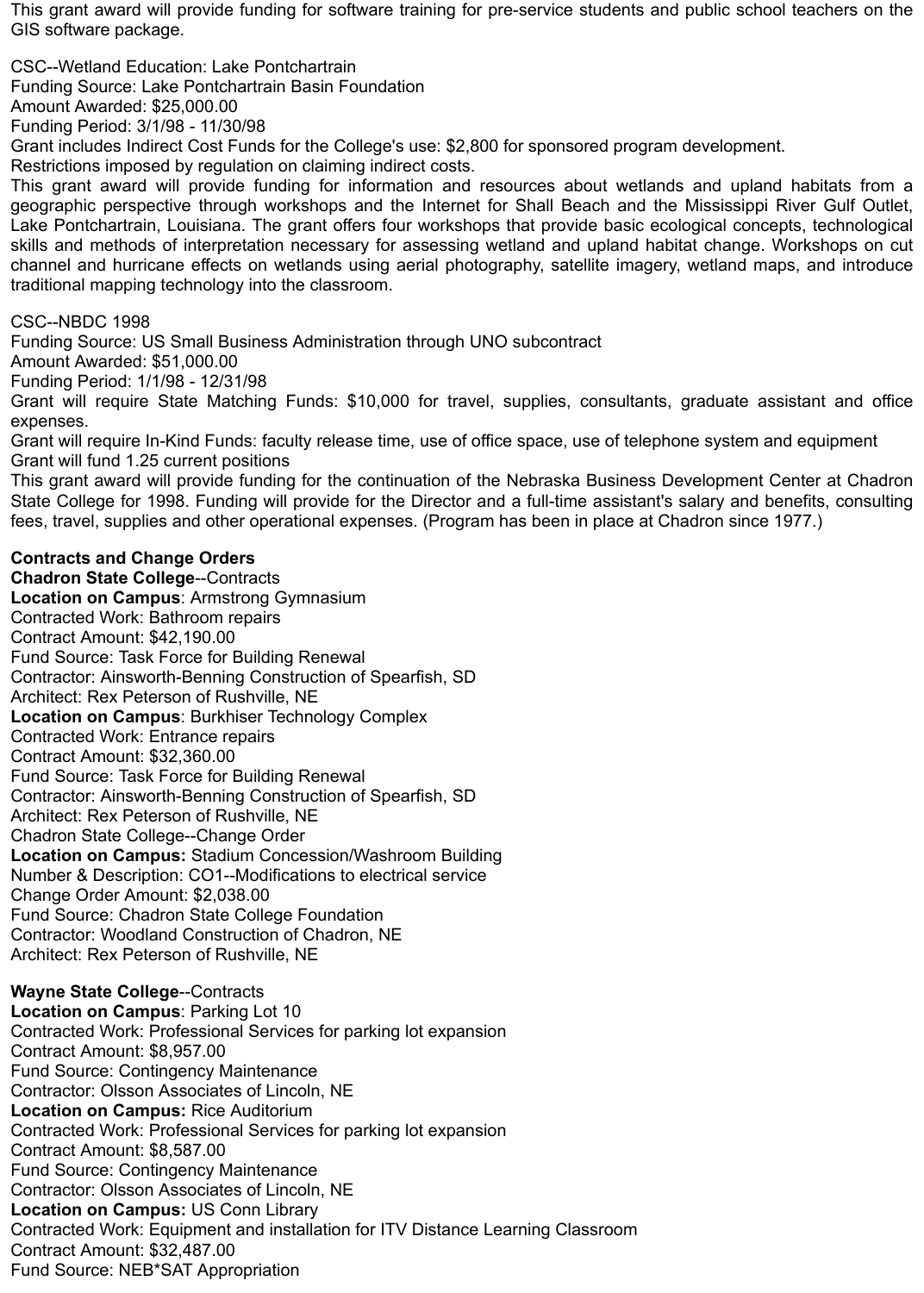Contractor: Cytek Media Systems of Topeka, KS **Location on Campus:** Campus Grounds Contracted Work: Administration services for chilled water pump/piping relocation Contract Amount: \$3,000.00 Fund Source: Task Force for Building Renewal Contractor: Alvine Associates of Omaha, NE **Location on Campus:** Student Center Dining Room Contracted Work: Professional services for nine small renovation projects Contract Amount: \$27,670.00 Fund Source: Contingency Maintenance Contractor: Zenon Beringer Mabry/Partners of Omaha, NE **Location on Campus**: Student Center Contracted Work: Professional services for landscaping Contract Amount: \$7,320.00 Fund Source: Contingency Maintenance Contractor: The Big Muddy Workshop of Omaha, NE **Location on Campus**: Streets and Parking Lots Contracted Work: Professional services for study of paving overlay costs Contract Amount: \$2,500.00 Fund Source: Revenue Bond Operations Contractor: Olsson Associates of Grand Island, NE

# **LB309 Allocations**

Peru State College 1. Acceptance of \$34,200 for emergency repair of steam line between the Power Plant and the Al Wheeler Activity Center. Allocation Date: 3/31/98 Allocation Amount: \$34,200 College Contribution: \$3,800 Total Project Cost: \$38,000 2. Acceptance of \$6,000 for emergency repair of Administration north stairwell. Allocation Date: 4/22/98 Allocation Amount: \$6,000 College Contribution: \$1,500 Total Project Cost: \$7,500

### **Capital Construction Reports Campus Physical Plant Reports Revised 1997-98 Revenue Bond Operating Budgets**

Dr. Christensen moved and Mr. Renner seconded a motion to approve the Consent Agenda. Christensen, Gigstad, Grimes, Kolkman, Lindau, Matzke, Renner; Hunke, Funkhouser, and Badura voted aye. Motion carried.

### **SUBCOMMITTEE AGENDA Academic Affairs, Student Life & Personnel Subcommittee Lee-Ellen Matzke, Chair**

# **Program Review Recommendations**

Ms. Matzke moved and Ms. Grimes seconded a motion to approve the program review recommendations relating to each degree program and forward report to the Nebraska Coordinating Commission for Postsecondary Education as follows:

Chadron State College: Family & Consumer Science -- continue bachelors degree Information Management Systems -- continue bachelors degree Psychology -- continue bachelors degree Educational Media (supplemental report) -- continue bachelors degree with monitoring Airway Science (information only; no action required) Human Services (information only; no action required)

Peru State College: Art (supplemental report) -- continue bachelors degree with monitoring

Wayne State College: Family & Consumer Science -- continue bachelors degree Food Service Management -- discontinue major; continue as an option within an existing comprehensive degree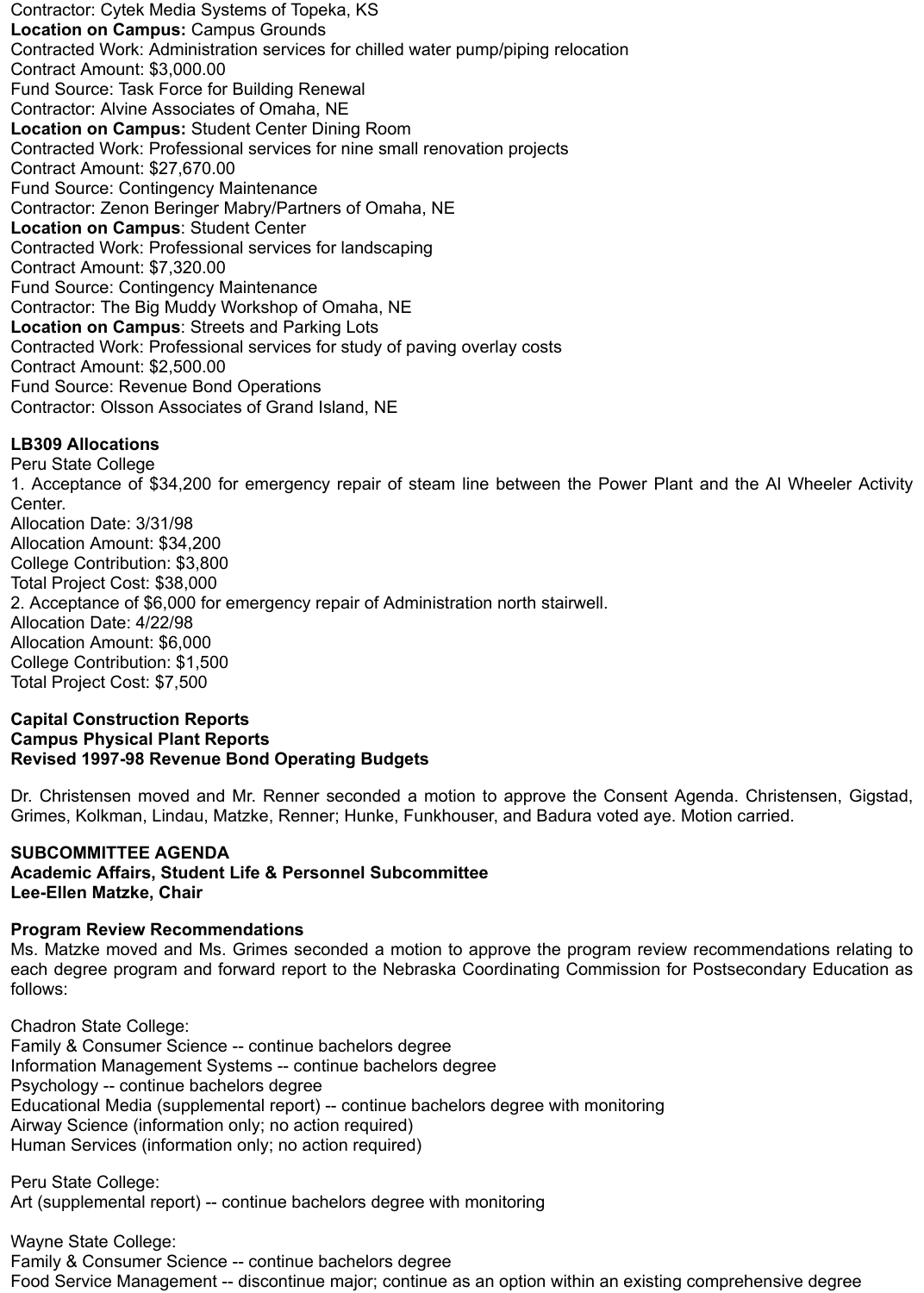Early Childhood -- continue bachelors degree Interdisciplinary Studies -- continue bachelors degree with monitoring Psychology -- continue bachelors degree

Christensen, Gigstad, Grimes, Kolkman, Lindau, Matzke, Renner; Hunke, Funkhouser, and Badura voted aye. Motion carried.

### **Insurance Renewals**

Ms. Matzke moved and Dr. Gigstad seconded a motion to authorize the Executive Director to secure the necessary insurance coverages needed in the System in the most cost effective manner. Christensen, Gigstad, Grimes, Kolkman, Lindau, Matzke, Renner; Hunke, Funkhouser, and Badura voted aye. Motion carried.

### **Preferred Provider Option to Health Insurance Coverage**

Ms. Matzke moved and Ms. Grimes seconded a motion to approve a preferred provider plan as an additional option under the existing medical and dental plans offered by the Board of Trustees. This coverage is to be made available on September 1, 1998 for those employees who are interested in obtaining medical and dental coverage from a preferred provider organization. Christensen, Gigstad, Grimes, Kolkman, Lindau, Matzke, Renner; Hunke, Funkhouser, and Badura voted aye. Motion carried.

### **1998-99 Salary Recommendations**

Ms. Matzke moved and Ms. Grimes seconded a motion to approve the 1998-99 salary recommendations as submitted by the System Executive Director and College Presidents with the exception of Dr. David Ainsworth of Peru State College, which will be handled as a separate item. Christensen, Gigstad, Grimes, Kolkman, Lindau, Matzke, Renner; Hunke, Funkhouser, and Badura voted aye. Motion carried.

### **Policy and Procedural Manual--Policy 4500**

Ms. Matzke moved and Ms. Grimes seconded a motion to give first-round approval of the following revised Policy 4500--Distinguished Service Awards. Christensen, Gigstad, Grimes, Kolkman, Lindau, Matzke, Renner; Hunke, Funkhouser, and Badura voted aye. Motion carried.

### **Request for Reassignment by President Robert Burns, Peru State College**

Ms. Lindau moved and Dr. Christensen seconded a motion to approve the request for reassignment by Robert Burns, President of Peru State College, during the final year of his employment contract. Christensen, Gigstad, Grimes, Kolkman, Lindau, Matzke, Renner; Hunke, Funkhouser, and Badura voted aye. Motion carried.

## **Reassignment of Vice President of Academic Affairs, Peru State College**

Mr. Renner moved and Ms. Grimes seconded a motion to authorize the Executive Director to enter into an agreement with Dr. David Ainsworth, Vice President of Academic Affairs at Peru State College, whereby in exchange for Dr. Ainsworth's resignation effective June 30, 1998, he will receive a sum not to exceed eight-thousand one-hundred and twenty dollars (\$8,120) for which he will release any and all claims including any claim for an additional year of service. Christensen, Gigstad, Grimes, Kolkman, Lindau, Matzke, Renner; Hunke, Funkhouser, and Badura voted aye. Motion carried.

### **Business Affairs Subcommittee--Budget Jeff Renner, Chair**

## **Operating Budget Guidelines**

Mr. Renner moved and Ms. Grimes seconded a motion to approve the 1999-2001 operating budget guidelines as follows:

- \* Health Insurance 10% increase each year
- \* Operations 3% increase each year

\* Tuition Remissions - Adjustment to funding base in current budget to allow each State College to fully implement the tuition waivers authorized in Board Policy 3400

\* 1% of their General Academic Instruction budget for the 1998-99 Fiscal Year for Instructional Technology

Also approve the following Areas of Emphasis for the State College System:

- \* Improvement of Instruction
- \* Support for Students
- \* Collaboration with Other Educational Institutions
- \* Enhancement of Facilities Management

Christensen, Gigstad, Grimes, Kolkman, Lindau, Matzke, Renner; Hunke, Funkhouser, and Badura voted aye. Motion carried.

### **Cash Fund Adjustments**

Mr. Renner moved and Ms. Matzke seconded a motion to approve the requests from Wayne State College to make the following Cash Fund Adjustments to its 1997-98 Operating Budget: \$240,000. Christensen, Gigstad, Grimes, Kolkman, Lindau, Matzke, Renner; Hunke, Funkhouser, and Badura voted aye. Motion carried.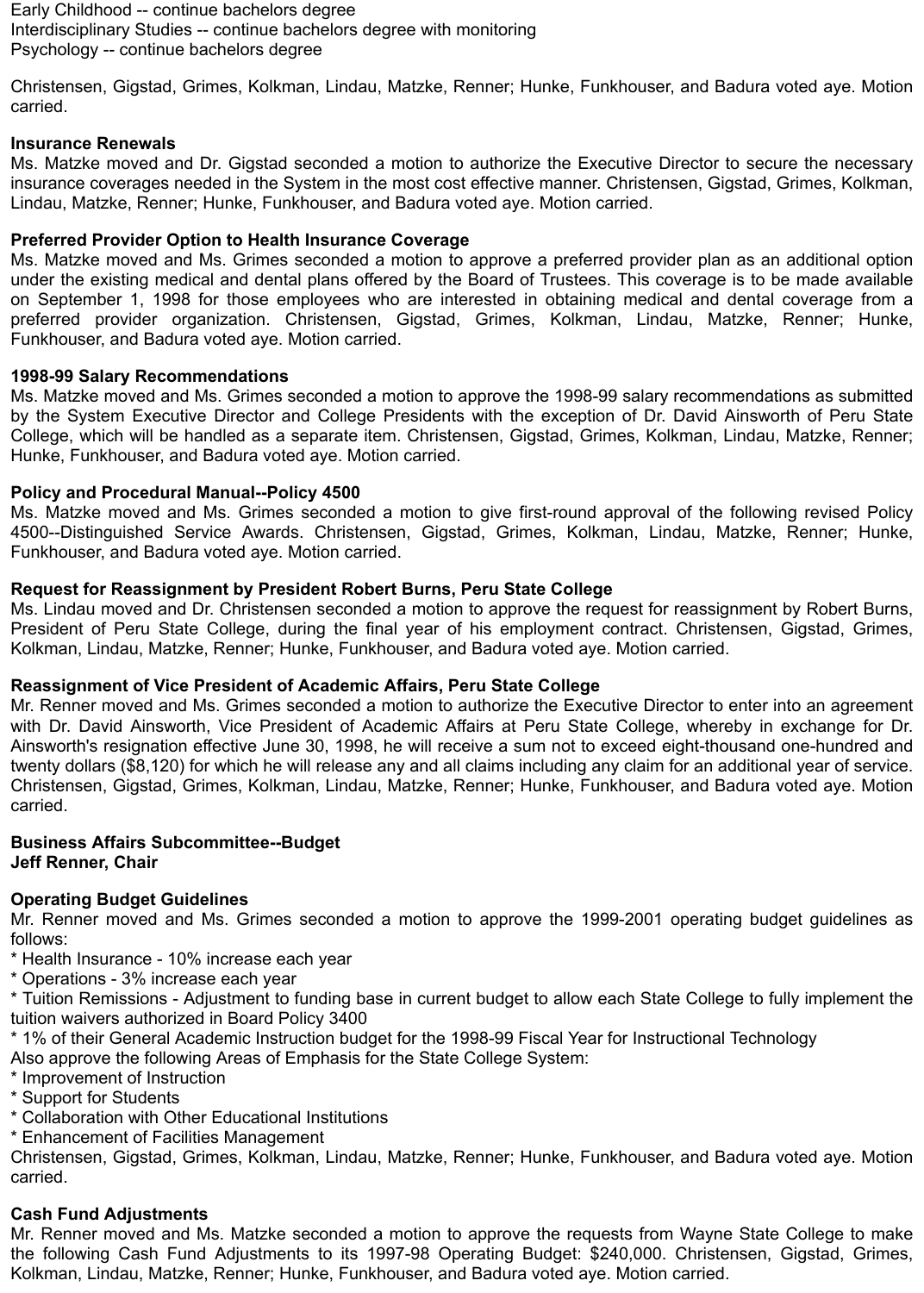### **Distribution of Deficit General Funds for 1997-98 and General/Cash Funds for 1998-99**

Mr. Renner moved and Ms. Matzke seconded a motion to approve allocation of deficit funds for FY 1997-98 in the amount of \$38,000 to Chadron State College for distance learning equipment as appropriated in LB 1108; and to approve the following allocation of funds for FY 1998-99 as appropriated to the State College System in LB 387, 389 and 1108:

DISTRIBUTION OF FUNDS FOR FISCAL YEAR 1998-99

|                                  | <b>CHADRON</b> | <b>PERU</b>  | <b>WAYNE</b> | <b>SYSTEM</b><br><b>OFFICE</b> | <b>TOTALS</b> |
|----------------------------------|----------------|--------------|--------------|--------------------------------|---------------|
| <b>GENERAL</b><br><b>FUNDS</b>   | \$10,878,522   | \$5,814,016  | \$12,587,772 | \$667,223                      | \$29,947,533  |
| <b>CASH</b><br><b>FUNDS</b>      | 5,200,017      | 2,778,334    | 7,050,587    | $\mathbf 0$                    | 15,028,938    |
| <b>SUBTOTALS</b>                 | \$16,078,539   | \$8,592,350  | \$19,638,359 | \$667,223                      | \$44,976,471  |
| <b>FEDERAL</b><br><b>FUNDS</b>   | 4,577,553      | 1,666,090    | 2,660,000    | $\overline{0}$                 | 8,903,643     |
| <b>REVOLVING</b><br><b>FUNDS</b> | 2,094,069      | 787,387      | 2,330,609    | $\overline{0}$                 | 5,212,065     |
| <b>TOTALS</b>                    | \$22,750,161   | \$11,045,827 | \$24,628,968 | \$667,223                      | \$59,092,179  |

Christensen, Gigstad, Grimes, Kolkman, Lindau, Matzke, Renner; Hunke, Funkhouser, and Badura voted aye. Motion carried.

# **State of Nebraska Credit Card Agreement**

Information was shared with Board members on the State of Nebraska Credit Card Agreement approved by the Legislature and signed into law by the Governor as Legislative Bill 70 which authorizes the use of credit, charge and debit cards for payments to state agencies, county government entities, municipal government entities and other political subdivisions. All three colleges have applied for participation in the State's contract and, by Fall 1998, will be accepting and processing Visa and MasterCard credit cards under that agreement.

# **Policy and Procedural Manual--Policy 7012**

Mr. Renner moved and Ms. Grimes seconded a motion to give first-round approval of new Policy 7012--Lease-Purchase Agreements. Christensen, Gigstad, Grimes, Kolkman, Lindau, Matzke, Renner; Hunke, Funkhouser, and Badura voted aye. Motion carried.

### **Business Affairs Subcommittee--Physical Plant Fran Grimes, Chair**

# **Capital Construction Priorities for LB1100 Funds**

Ms. Grimes moved and Mr. Renner seconded a motion to approve the campus capital construction priorities as submitted by the State Colleges and authorized in section 6(3) of LB 1100:

Chadron State College

- \* Deferred maintenance, repair and renovation of Administration Building -- \$742,000
- \* Deferred maintenance, repair and renovation of Memorial Hall -- \$530,000
- \* Deferred maintenance, repair and renovation of Math and Science Building -- \$325,420
- \* Deferred maintenance, repair and renovation of Old Library -- \$848,000
- \* Deferred maintenance, repair and renovation of Reta King Library -- \$340,260

Total estimated cost -- \$2,785,680

# Peru State College

- \* Deferred maintenance, repair and renovation of Library -- \$4,541,057
- \* Deferred maintenance, repair and renovation of Hoyt Science Hall -- \$3,570,700
- \* Deferred maintenance, repair and renovation of Old Gymnasium -- \$997,658
- \* Deferred maintenance, repair and renovation of Power Plant -- \$519,258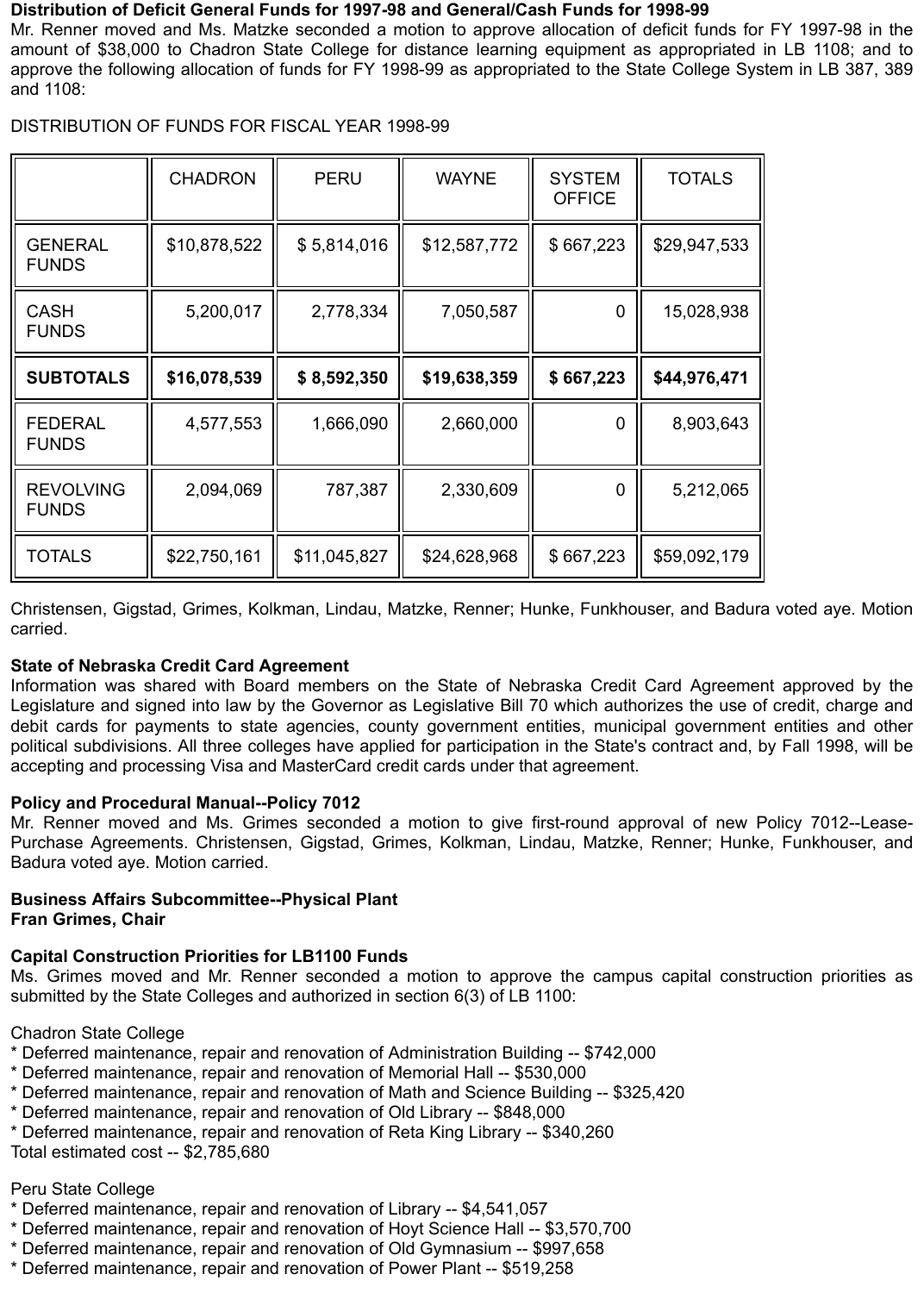Total estimated cost -- \$9,628,673

Wayne State College

- \* Deferred maintenance, repair and renovation of Broadcast Studio -- \$185,000
- \* Deferred maintenance, repair and renovation of Hahn Administration Building -- \$285,000
- \* Deferred maintenance, repair and renovation of Memorial Stadium -- \$1,645,000
- \* Deferred maintenance, repair and renovation of Ramsey Theatre -- \$285,000
- \* Deferred maintenance, repair and renovation of Rice Auditorium -- \$170,000
- \* Deferred maintenance, repair and renovation of Telecommunications Classroom s-- \$150,000

Total estimated cost -- \$2,720,000

System wide

- \* Miscellaneous Fire and Life Safety
- \* Miscellaneous Energy Conservation
- \* Miscellaneous Deferred Repair
- \* Miscellaneous Americans with Disabilities Act Projects
- \* Miscellaneous Asbestos Removal Projects

Total estimated cost -- \$9,902,622

Christensen, Gigstad, Grimes, Kolkman, Lindau, Matzke, Renner; Hunke, Funkhouser, and Badura voted aye. Motion carried.

# **Distribution of LB1108 Deficit Funds for Capital Construction Projects**

Ms. Grimes moved and Ms. Matzke seconded a motion to approve the following distribution of general funds from LB1108 for fire and life safety and ADA projects on each campus:

Chadron State College -- \$185,076

Peru State College--\$150,436

Wayne State College --\$191,904

Christensen, Gigstad, Grimes, Kolkman, Lindau, Matzke, Renner; Hunke, Funkhouser, and Badura voted aye. Motion carried.

# **Sector Initiatives for Capital Construction Budget Requests**

Ms. Grimes moved and Dr. Gigstad seconded a motion to approve the following Sector Initiatives for the State College System for use in developing the 1999-2001 biennial capital construction budget request:

The State Colleges will designate capital construction projects that will

\* Allow the campuses to more efficiently manage their space resources while enhancing their academic mission more effectively, including the renovation of space in order to incorporate changing instructional methodology and to provide for installation of state-of-the-art equipment.

\* Construct or renovate facilities with the primary functions of supporting the campus physical plant and utility systems. Christensen, Gigstad, Grimes, Kolkman, Lindau, Matzke, Renner; Hunke, Funkhouser, and Badura voted aye. Motion carried.

# **Policy and Procedural Manual--Policies 8028, 8031, 8037, 8065 and 8066**

Ms. Grimes moved and Mr. Renner seconded a motion to give first-round approval of the following new policies: 8028--Facilities; Leasing or Renting On-Campus Space

8037--Facilities; State College Building Renewal Assessment Fund

and give first-round approval of the following revised policies:

8031--Facilities; Energy Conservation

8065--Capital Construction; Contracts; Approvals

8066--Capital Construction; Contracts; Professional Consulting Services

Christensen, Gigstad, Grimes, Kolkman, Lindau, Matzke, Renner; Hunke, Funkhouser, and Badura voted aye. Motion carried.

# **Contracts and Change Orders**

Ms. Grimes moved and Mr. Renner seconded a motion to approve the following contracts and change orders as provided by the State Colleges:

**Wayne State College**--Contracts

**Location on Campus:** Benthack Hall

Contracted Work: ADA renovations -- elevator replacement and restroom modification

Contract Amount: \$141,624.00

Fund Source: Building Renewal Task Force

Contractor: Otte Construction, Inc. of Norfolk, NE

Architect: Schemmer Associates of Omaha, NE

**Location on Campus:** Five Campus Buildings

Contracted Work: ADA renovations -- ramps, restrooms, chair lift, entrances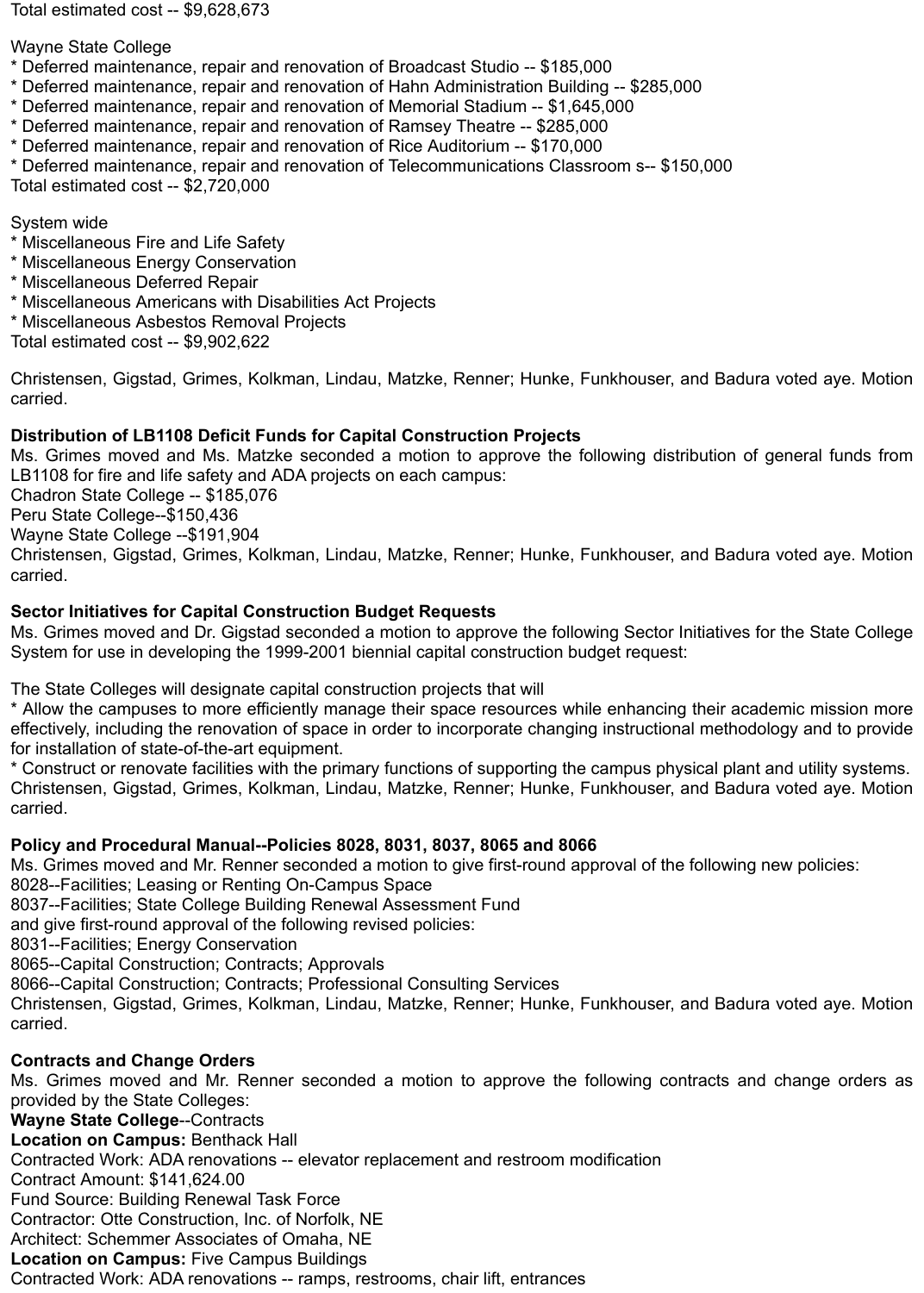Contract Amount: \$152,348.00 Fund Source: Building Renewal Task Force Contractor: Otte Construction, Inc. of Norfolk, NE Architect: Schemmer Associates of Omaha, NE **Location on Campus:** Campus Grounds Contracted Work: Relocation of chilled water pumps and piping serving Connell Hall and Peterson Fine Arts Buildings Contract Amount: \$95,000.00 Fund Source: Building Renewal Task Force Contractor: Kvidera Company of Sioux City, IA Architect: Alvine & Associates of Omaha, NE

Wayne State College--Change Orders **Location on Campus:** Connell Hall Number & Description: CO-1: Asbestos Abatement as part of total building renovation Change Order Amount: \$44,838.00 Fund Source: Capital Construction Appropriation (LB386) Contractor: Beckenhauer Construction Inc. of Norfolk, NE Consultant: Professional Services Industries, Inc. of Omaha, NE

Christensen, Gigstad, Grimes, Kolkman, Lindau, Matzke, Renner; Hunke, Funkhouser, and Badura voted aye. Motion carried.

## **Peru State College, Library Program Statement Update**

Ms. Grimes moved and Mr. Renner seconded a motion to approve the revised schedule and budget sections for the 1996 Peru State College Library Addition/Renovation program statement. Christensen, Gigstad, Grimes, Kolkman, Lindau, Matzke, Renner; Hunke, Funkhouser, and Badura voted aye. Motion carried.

### **Wayne State College, Ramsey Theatre Program Statement**

Ms. Grimes moved and Ms. Matzke seconded a motion to receive the Wayne State College Ramsey Theatre renovation and expansion program statement as prepared by the architectural firm of Alley Poyner Architecture of Omaha, Nebraska. Michael Alley and Dan Reinhardt, representatives of Alley Poyner, gave a brief presentation of the program statement provided to Board members. Christensen, Gigstad, Grimes, Kolkman, Lindau, Matzke, Renner; Hunke, Funkhouser, and Badura voted aye. Motion carried.

### **Chadron State College, Miller Hall Project Revised Bid**

Ms. Grimes moved and Dr. Christensen seconded a motion to accept the bid of \$1,941,323 for the General Construction Contract for the renovation of Chadron State College's Miller Hall, as submitted by Fuller Construction of Chadron, NE and authorize Chadron State College to enter into an agreement using the State's Master Lease Program to provide funds for a portion of the project's equipment. Christensen, Gigstad, Grimes, Kolkman, Lindau, Matzke, Renner; Hunke, Funkhouser, and Badura voted aye. Motion carried.

## **Business Affairs Subcommittee--Revenue Bond**

**Al Gigstad, Chair**

# **Designation of Bond Counsel for LB1100 Bonds**

Dr. Gigstad moved and Mr. Renner seconded a motion to appoint the firm of Cline, Williams, Wright, Johnson & Oldfather as Bond Counsel for the activities related to the LB1100 bond issuance at a fee not-to-exceed \$15,000. Christensen, Gigstad, Grimes, Kolkman, Lindau, Matzke, Renner; Hunke, Funkhouser, and Badura voted aye. Motion carried.

### **Contracts and Change Orders**

Dr. Gigstad moved and Mr. Renner seconded a motion to approve the following contracts and change orders as provided by the State Colleges:

## **Chadron State College** -- Contracts

**Location on Campus**: Parking Lot southwest of corner of campus Contracted Work: Parking Lot Improvements -- group C Contract Amount: \$63,775.00 Fund Source: Contingency Maintenance Contractor: Fuller Construction of Chadron, NE Architect: Bahr, Vermeer & Haecker of Lincoln, NE

**Wayne State College** -- Contracts **Location on Campus**: Student Center Dining Room Contracted Work: Renovation -- HVAC/Electrical/Fire Sprinklers Contract Amount: \$88,882.00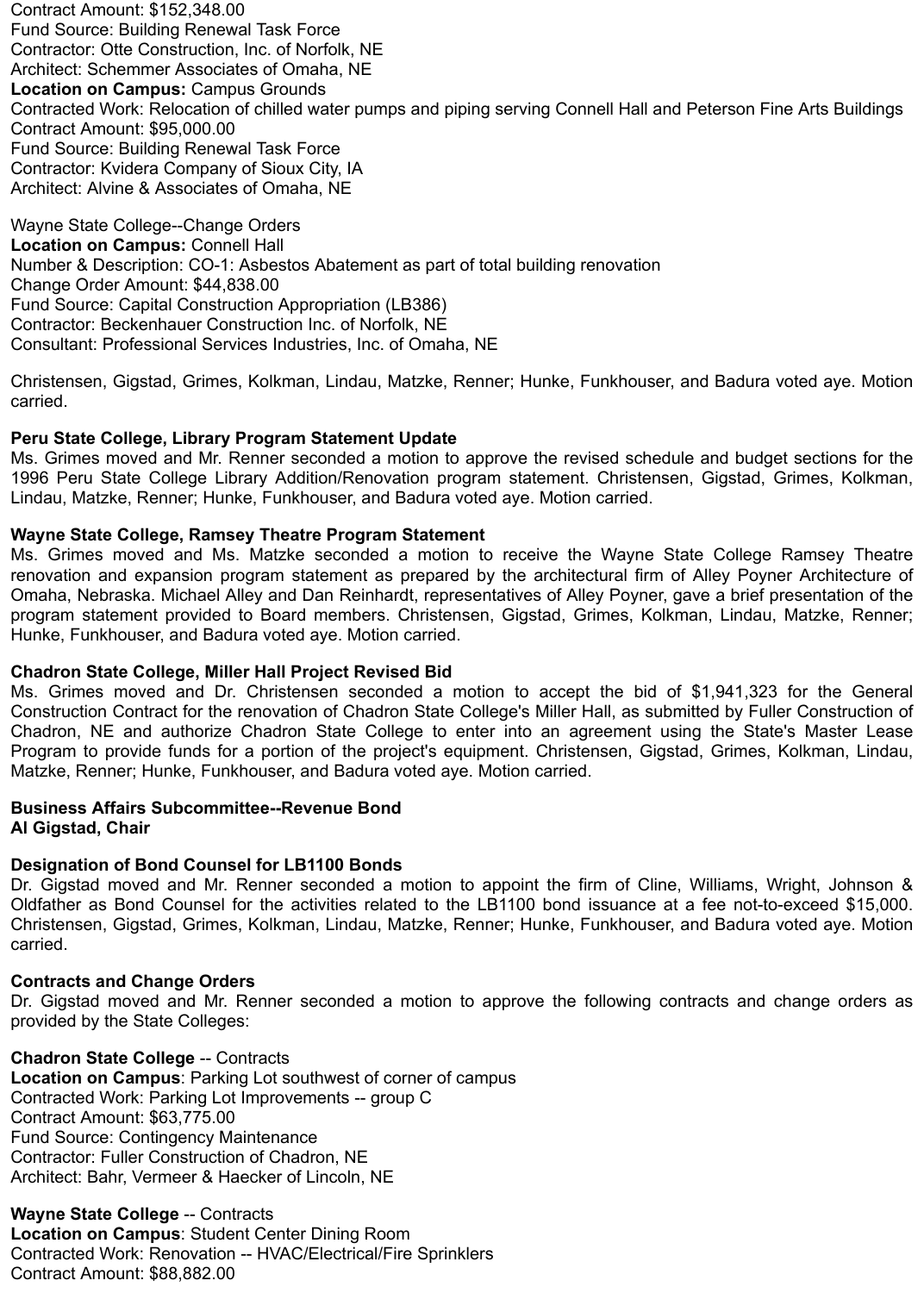Fund Source: Contingency Maintenance Contractor: RaDec Construction of Hartington, NE Architect: Zenon Beringer Mabry of Omaha, NE **Location on Campus:** Student Center Dining Room Contracted Work: Renovation -- Flooring/Casework/Tray Accumulator Contract Amount: \$91,766.50 Fund Source: Contingency Maintenance Contractor: RaDec Construction of Hartington, NE Architect: Zenon Beringer Mabry of Omaha, NE **Location on Campus**: Student Center Dining Room Contracted Work: Renovation -- Doors/Walls/General Contract Amount: \$90,241.50 Fund Source: Contingency Maintenance Contractor: RaDec Construction of Hartington, NE Architect: Zenon Beringer Mabry of Omaha, NE

Christensen, Gigstad, Grimes, Kolkman, Lindau, Matzke, Renner; Hunke, Funkhouser, and Badura voted aye. Motion carried.

## **INFORMATION ITEMS**

### **Report on Coordinating Commission Study as required by LB1138**

Dr. David Powers addressed the Board and gave a report on the Coordinating Commission's study of Peru State College as required by LB1138. A copy of the Request for Proposals was provided to each Board member along with an anticipated schedule: Proposal due date -- May 20

Award of contract -- May 28

Contractor's presentation to the Commission -- June 11

Draft report due -- October 5

Final report due -- November 2

Final report submitted to the Governor and Legislature -- December 1

Dr. Powers also extended an open invitation to anyone interested in attending a public comments session of the Commission to be held at Peru State College the evening of June 10 when the contractor will make a presentation to the Commission.

### **Presidents and Student Trustees Reports**

**Ms. Hunke** reported that a Chadron student body vote on the proposed revisions to the grading system failed, but turn-out for the vote was low. Students are beginning to make use of a 24-hour computer lab that was recently installed in the High Rise. She also reported that a Computer Code of Conduct is being reviewed and a designated driver program will soon be established.

**Dr. Krepel** stated that Chadron has just completed a good and productive academic year, which included the completion of a 5-year strategic plan. He reported that Dr. Rankin was recently recognized for his service to the college with a surprise event; and that the transition is progressing. He also expressed his appreciation to the Board for selecting Dr. Pat Cruzeiro as the 1998 Teaching Excellence Award winner.

**Ms. Badura** announced that Wayne State College had recently had its largest graduating class and summer classes are beginning. She also commented on Dr. Mash's resignation to accept the position of Chancellor at the University of Wisconsin-Eau Claire. The students are disappointed to see him leave Wayne State College, but wish him well.

**Dr. Mash** informed the Board that the renovation of Connell Hall began immediately following the spring commencement. The Studio Arts building renovation is progressing with completion scheduled for this fall. In addition, the south dining room will be closed for renovation this summer. He also announced that Wayne State College has been invited to join the Northern Sun Athletic Conference.

Mr. Kolkman stated that the Board is sorry to lose Dr. Mash to Wisconsin-Eau Claire. Dr. Mash responded that he is already experiencing withdrawal symptoms.

**Mr. Funkhouser** reported that the summer session at Peru State College is scheduled to begin June 3 and the students are ready to put the recent turmoil behind them and move on.

**Dr. Burns** offered several hints to Dr. Mash regarding his move and "winter survival" in Wisconsin.

### **AGB Report**

Dr. Gigstad reported on his attendance at the Association of Governing Boards conference. He attended sessions regarding the responsibilities of governing boards and foundations, and the cooperation needed between the two entities. It was noted that, as state support for higher education decreases, the foundations are needing to provide